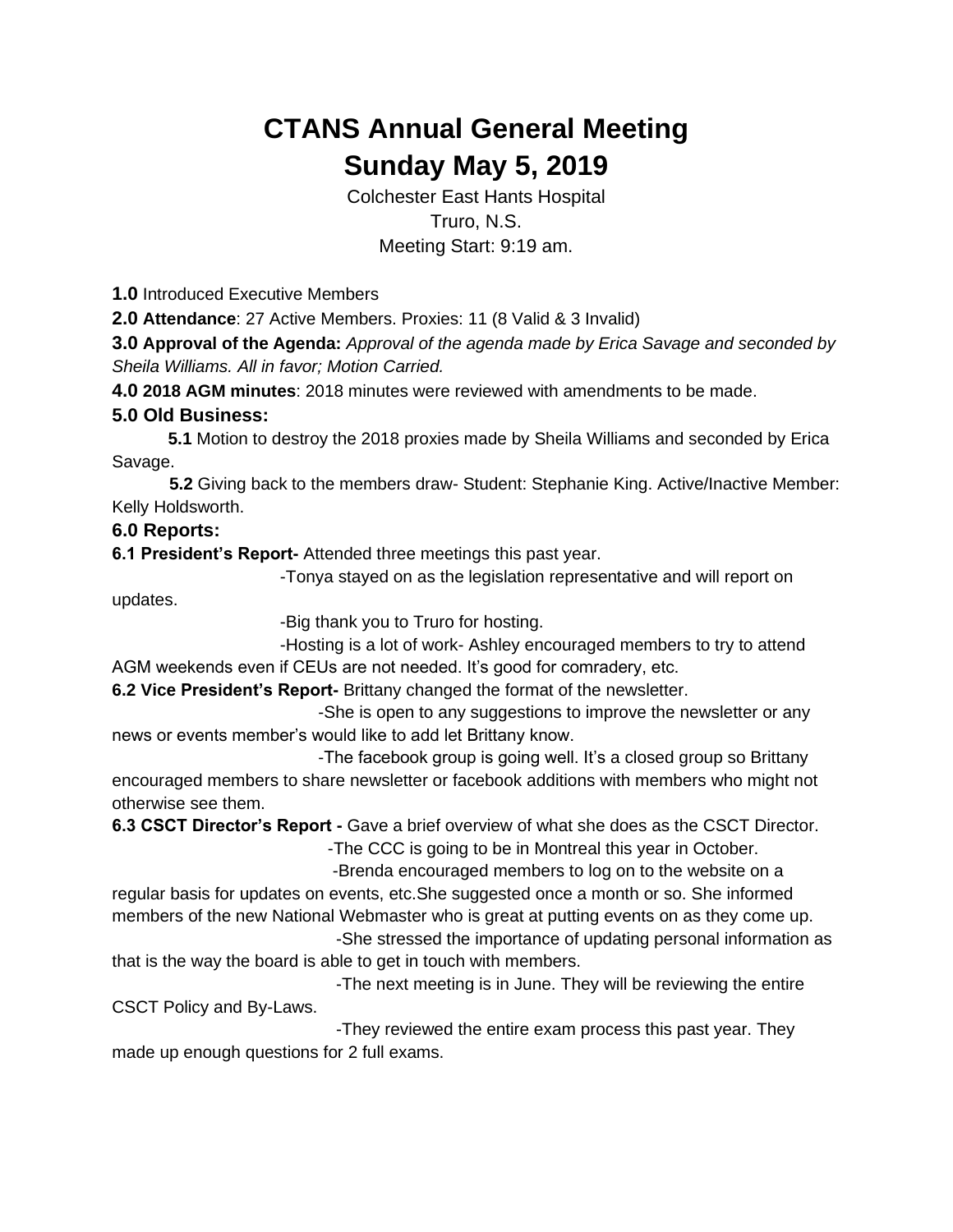- There were over a thousand survey responses. The survey questions are being reviewed and they will be gathering the top 5 responses from each question.

-Brenda reminded all members to fill out their proxies for the CCC and send to her prior to the CSCT AGM.

-If you are transferring between provinces, there is a form on the website that should be filled out to ensure a smooth transition and that the new province knows that you are in good standing.

**6.4 Treasurer/Registrar's Report** - There are currently 123 members total- 107 Active members.

- Legal Fund- \$40184.36
- CTANS Fund- \$72159.27
- GIC- \$9183.60
- Joint Stocks- \$30.00

-Reminder to members that the late fee for dues received after October 31st is \$100.00. If paying dues is difficult contact Lindsay prior to October 31st. There were 7 late dues this past year.

-Reminder to fill out the dues renewal form every year which will be on the website.

-When members retire or go on maternity leave, payroll deducted dues get returned in the lump sum last paycheque.

-Lindsay reviewed the definition of each member status. Active, Inactive, etc. Members working in any role of Cardiology Technology while in an inactive status can be reported and sent through a discretionary hearing. Inactive status is meant to be temporary.

**6.5 CEU Coordinator/Education Director's Report-** This is the last year of the triennium. CEUs are due by December 31/19.

-Reminder that late CEUs submissions come with a \$100.00 late

fee.

-Reminder to fill out the CEU form completely with your email

address. Jaye tries to email members once the CEUs are updated.

-Jaye reviewed the CEU guidelines, gave some clarification.

-Jaye has been on the National CEU Committee over this past

year. They are currently reviewing and changing the wording, and should be done by the end of the year.

-Jaye is available by email for any questions or suggestions.

**6.6 Webmaster's Report**-Mike was unable to attend so Brittany gave his report.

 -A review of how to log into the website was given with slides. The website is set up for desktop viewing. Using a cellphone will not bring up the full page.

 -Any news,events jobs members know are coming, get in touch with Mike and he will add to the website.